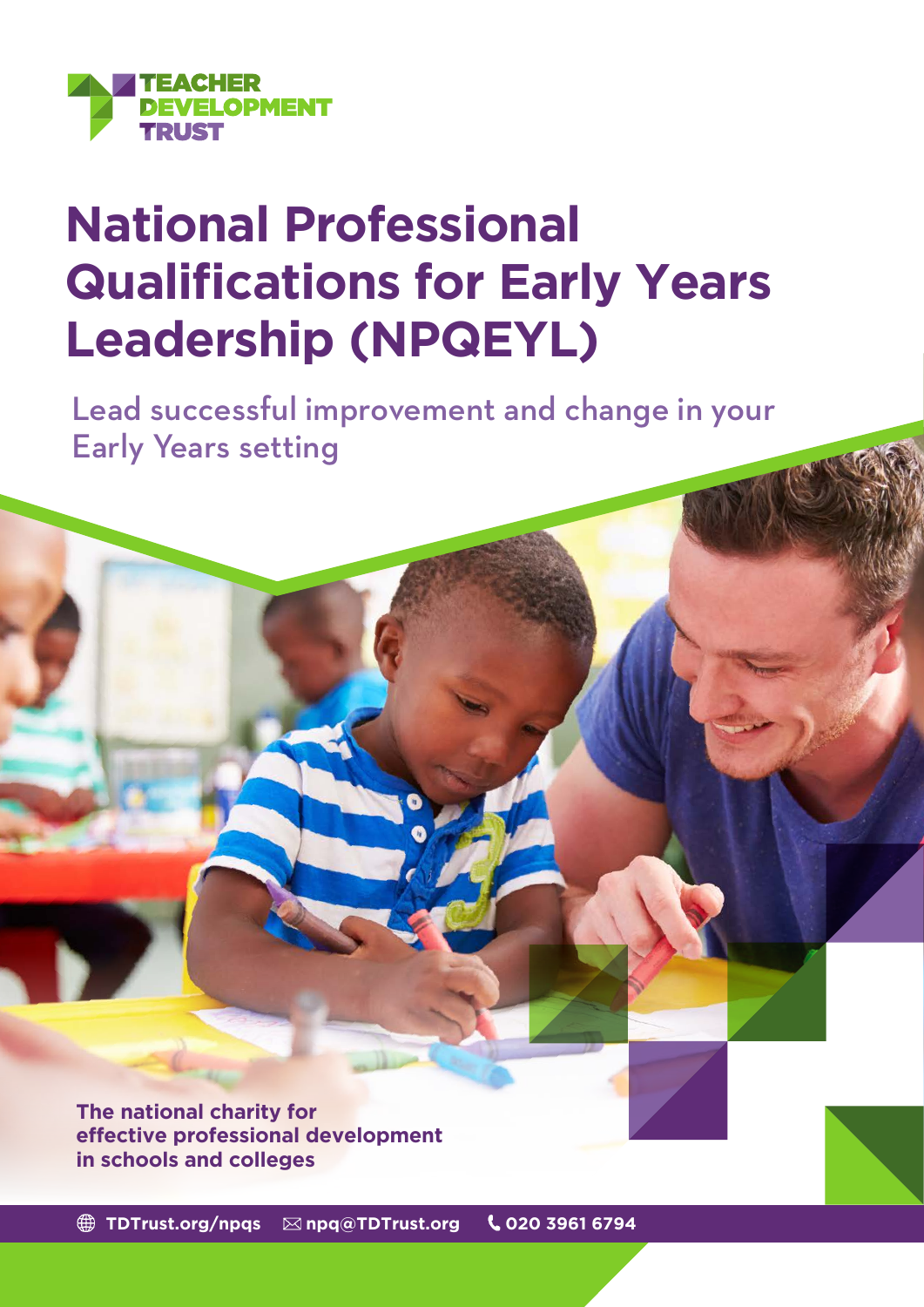# **Lead successful improvement and change in your Early Years setting**

A completely new NPQ for all leaders in early years settings, qualified to at least Level 3 who are, or are aspiring to be, managers of Private, Voluntary and Independent nurseries, headteachers of school-based or maintained nurseries, or childminders with leadership responsibilities

- Gain a nationally recognised, prestigious, government-backed senior leadership qualification to help you progress in your career
- $\blacksquare$  Strengthen your expertise as an Early Years leader, creating a culture where parents, children and staff can thrive and learn how to bring staff with you on the journey
- $\blacksquare$  Learn flexibly around your job with a blend of online learning, virtual sessions and local face to face workshops



## **Benefits for you**

- $\blacksquare$  Develop knowledge and understanding of how to apply the evidence on the effective running of an early years setting, responding to the needs of children, parents, staff, and wider operating demands, and helping you progress in your career
- $\blacksquare$  A blended learning experience which fits around your role where you learn and discuss key content online delivered in a way that suits the busy working lives of early years practitioners
- $\blacksquare$  Local virtual and face to face sessions that focus on real problem-solving, creating understanding, connecting with your peers and gaining depth of knowledge
- Ongoing preparation to give you confidence to pass the final assessment
- $\blacksquare$  Facilitation and support from serving early years and school leaders in and delivery at local venues

# **Benefits for your nursery or organisation**

- A skilful and research-informed leader who can lead a cohesive, impact-focused leadership team, with better connections across the early years sector
- **Practical capability to get on with the job of** developing others with the skills to lead with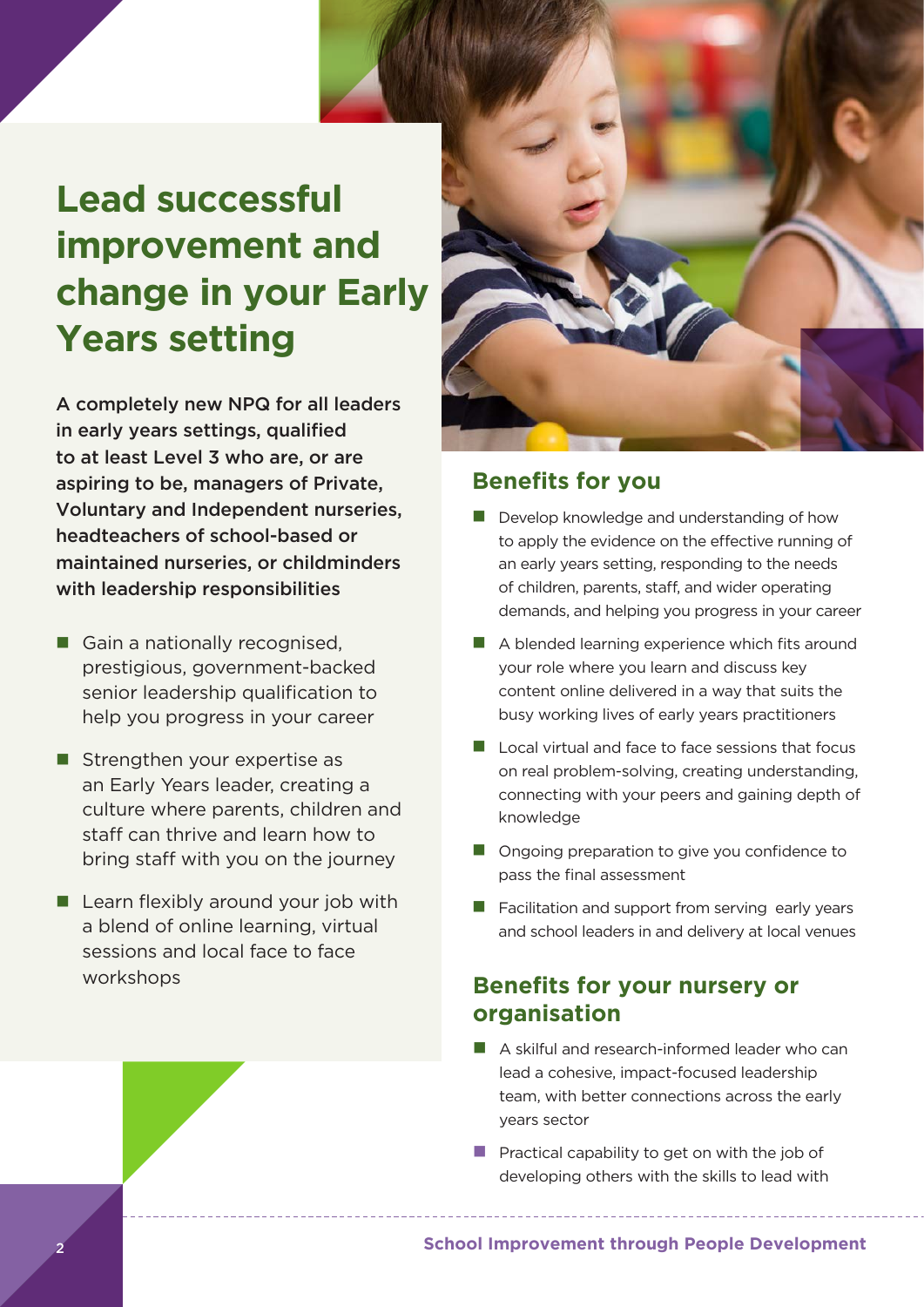

people and teams, creating change and impact

- $\blacksquare$  A professionally aware and informed leader who can make evidence-based decisions and approach leadership in an effective and efficient manner
- $\blacksquare$  The ability to review and evaluate practice in order to bring about change and get the best outcomes for young people and staff within the organisation

## **Our Approach**

Delivery of the curriculum is grounded in TDT's values of:

- $\blacksquare$  SMART we think about what the evidence tells us, but we also really care about how things are done.
- $\blacksquare$  HEART it's not just taking the evidence base and implementing it any old way, it needs to be done in the right way if you want to have that sustainable impact
- $\blacksquare$  HUMBLE we recognise that there is no single perfect answer to any situation – participants will come from different environments, different schools, different contexts – and we need to understand the limits of what the evidence tells us at times and use our judgement

# **The course**

A blend of flexible online learning, online discussion, virtual workshops and face-to-face workshops, for a few hours study each week over 18 months. This is followed by an assessment where you will complete a 1500-word case study assessment to demonstrate your understanding of real leadership and change.

This completely new Leadership NPQ has an evidence-informed curriculum design, connecting you to the latest research and best practice. Our research-rich course covers all of the core content in the [government's Framework](https://assets.publishing.service.gov.uk/government/uploads/system/uploads/attachment_data/file/1057342/National_Professional_Qualification_for_Early_Years_Leadership.pdf) for this qualification. It will help you to:

- $\blacksquare$  Develop a culture that supports sustainable improvements over time, responding to evidence on child development and effective early years practice
- $\blacksquare$  Support the delivery of a strong curriculum that responds to the demands of the Early Years Foundation Stage
- $\blacksquare$  Understand the evidence on SEND in the early years and make appropriate provision to support babies and young children to access support where needed
- $\blacksquare$  Support the development of all staff within an early years setting
- $\blacksquare$  Focus on the underpinning operational fundamentals of a successful early years setting, including leading on pedagogy, managing the nursery, managing the team, understanding safeguarding requirements and financial and business needs



**[TDTrust.org/npqs](https://tdtrust.org/npqs-from-the-teacher-development-trust-2/) [npq@TDTrust.org](mailto:npq%40TDTrust.org?subject=)** 020 3961 6794 3